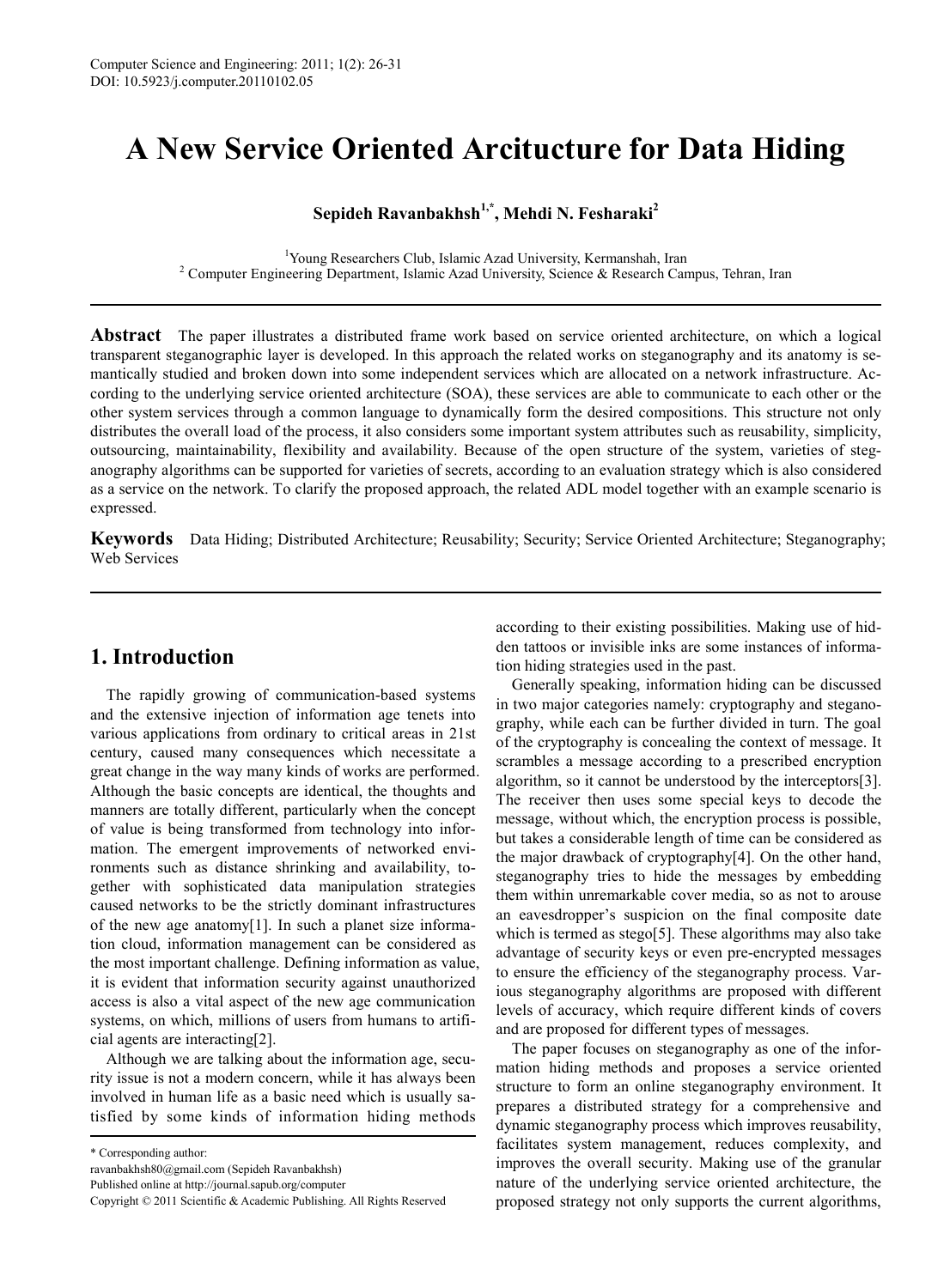it also provides an open architecture for the future algorithms. In addition to the mentioned benefits, our proposed strategy is able to present optimal dynamically generated steganography algorithm according to the incoming message and system possibilities and resources. In such a service oriented infrastructure, even a bit of information can be used to enrich the generated stego.

The paper is organized as follows:

The next section talks about the basic concepts of steganography and related works on the field. In this section varieties of algorithms according to the kinds of messages and covers are reviewed. Then we take a look at the service oriented architecture and its potentials to set up a distributed steganography framework. Section IV focuses on our proposed approach containing the related ADLs and service definitions. The section also presents an example scenario. Finally a conclusion section ends the paper.

# **2. Steganography as an Information Hiding Strategy**

As an information hiding strategy, steganography has a remarkable advantage than the other methods. Unlike cryptography, steganography hides the very existence of the message itself by concealing it within another perceptible message with meaning disjoint by the original one. In computer-based applications, the original message is called secret, the second message is called the cover, and the resulted steganographic message is called stego (we use this terminology in the rest of the paper). The kinds of the secret and also the cover may be in text, picture, audio, and/or video formats. The concept of steganography can be also used in watermarking and digital fingerprints to protect copyrights particularly in multimedia products[6]. The steganography process accomplishes through a predetermined algorithm according to message types and the environment in which the communications are performed. An extensive range of steganography algorithms are proposed for network environments, and most of them focus on image formats according to their extensive use particularly on the Internet. Taking a look at some of the previously proposed algorithms would well clarify our goals.

#### **2.1. Image Steganography Algorithms**

This category of steganography algorithms tries to hide a message within an image cover. The most important factor of the cover image in such algorithms is the fact that how many bits of noise (parts of secret message) can be injected without perceptually deteriorating the image quality, while a noisy image would arouse the interceptors' suspicion[7]. Common existing approaches of hiding information in digital images include[3]:

• Least significant bit insertion (LSB): this simple approach tries to hide information within the least significant bits of pixel colors of an image (some algorithms also mod-

ify the second least significant bits). The secret may be embedded within 24-bit or 8-bit BMP or GIF images. The main disadvantage of this method is its vulnerability to even slight image manipulations. Image conversions to lossy formats can also destroy the hidden message.

• Masking and filtering: these techniques usually restricted to 24-bit and gray-scale images, hide information by marking an image, similar to paper watermarks. Since watermarking techniques are more integrated into the image, they can be applied in applications involving lossy compression. These techniques can also be applied into other multimedia (audio/video) applications.

• Algorithms and transforming: unlike LSB which is vulnerable to data manipulation, these techniques can be applied on lossy compression formats like JPEG images. These approaches may help protect against image processing manipulations such as cropping and rotating.

• The selection of such algorithms should be accomplished according to the system mission and the environment. For example a BMP steganography algorithm may not be appropriate for Internet communication, on which JPEG images are the most popular formats because of their high quality-low size attribute. Using such an algorithm may be a hint for the opponent entities.

#### **2.2. Text Steganography Algorithms**

Text steganography tries to hide a secret in a text formatted cover. The secret can be a binary message hidden between the words or follow a conceptual manner. Some other approaches consider the text cover as a simple image and try an image-based steganography algorithm[8]. Other approaches include special way of writing. For example author in[9] proposed using acronym/complete form of some predetermined words to convey a binary message. In such a case, the complete representation of a word corresponds to a 1 and the acronym form corresponds to a 0. Another simple algorithm is placing alphabets of the secret message as special alphabets of another meaningful cover message. The first paragraph of[10] includes such an interesting message. In formatted text which can support different fonts, font styles, or font sizes, the way of writing may imply a secret. The unorganized words in the poem titled Guide to Heaven[11] can be a nice example of such a method. Because of low capacity of text for hiding data, these approaches may be used only for limited applications and thin clients which use simple protocols such as SMS (short message system) or MMS (multimedia message system)[12,13].

#### **2.3. Audio/Video Steganography Algorithms**

Although Audio and video files can also be used as steganographic media, it is mostly accomplished only for water marking for copyrighted multimedia products, because of their large sizes. Most of the proposed approaches in audio/video steganography depend on the medium format. For example some of the algorithms cannot be applied on compressed format, while some others can[14]. On the oth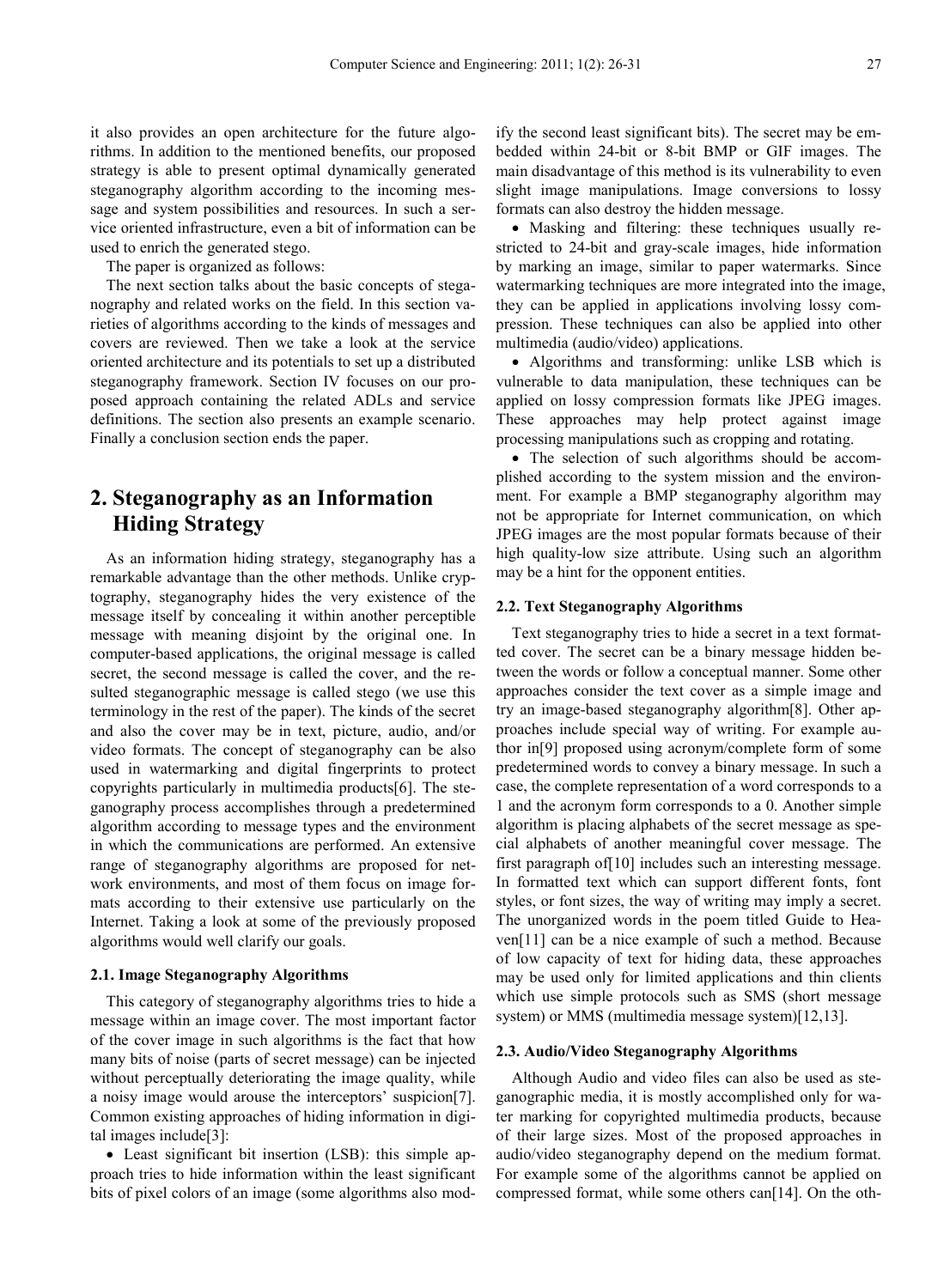er hand, most of the proposed algorithms in this category use similar methods as image steganography such as LSB[15], or special transformations[16]. In audio files small echoes or slight delays can be included or subtle signals can be masked with sounds of higher amplitude[17]. The extensive availability of audio/video programs on radio and TV is one of the most valuable features of such media to convey confidential messages to an extensive range of companies using a kind of online steganography[8].

#### **2.4. Steganography by Other Carriers**

In addition to the mentioned carriers, some other digital entities can be applied as cover media[17]. For example HTML files (hypertext markup language) have appropriate potentials for information hiding. While processing a these files, the browser ignores spaces, tabs, certain characters and extra line breaks which could be used as locations for hiding information. Unused or reserved space on a disk can be also used to hide information. Data can be hidden in unused space in file headers. Some authors propose network protocols such as TCP, UDP, and/or IP for hiding the messages and transmit them through the network[3].

Using any kind of medium as steganography carrier, it should be noted that the entropy of the embedded material should be much less than the uncertainty in the opponent's measurement of the entropy of the cover media[18]. Another alternative is making use of appropriate strategies to reduce the entropy of the cover media by an amount that can be made up by adding the secret. The following equation shows the relations between stego entropy H(S), secret entropy  $H(E)$ , and cover entropy  $H(C)$ .

$$
H(S) = H(C) + H(E)
$$
 (1)

### **3. Service Oriented Architecture**

The concept of service oriented architecture or SOA deals with reducing the organizational expenses through optimizing resource management from human to other system resources in order to reduce organizational costs and increase the overall throughput and efficiency[19]. The basic tenet of SOA is reusability of the organizational resources. In a service oriented architecture, a resource can be accessed at any time, by each authorized entity, from anywhere at the system. On the other hand, the dispersed independent services can communicate to each other to make new composites for new organizational businesses. This availability and granularity makes a flexible and comprehensive environment for multidisciplinary applications such as steganography. One of the important features of service oriented architecture is using a common language among the system nodes which introduces it as an appropriate approach for distributed heterogeneous environments.

We implemented a basic version of our proposed algorithm through web services as one of the existing SOA implementation approaches with the following standards[20]. Fig. 2 shows how they work together.

• SOAP: Simple Object Access Protocol is a W3C

standard defining protocols for passing objects using XML (Extensible Marked up Language). A SOAP runtime system enables a client to call methods on a SOAO-enabled service, passing objects in XML format.

• WSDL: Web Service Description Language is also a W<sub>3</sub>C standard which is used to describe a web service interface.

• UDDI: Universal Description Discovery and Integration is a protocol for web-based registries that contain information about web services such as the location of its WSDL file.

Many web service implementation tools have been developed that support the above standards. We used J2EE 1.3 (Java 2 Enterprise Edition) through Borlang Jbuilder 2006 to develop our services because of their open structure and flexibility. Apache Tomcat 5.5 is also selected as the underlying server for our standalone servers.



**Figure 1.** Web service standards and their relations in SOA

### **4. Service Oriented Steganography**

The initial step to setup a service oriented environment is defining the needed services and their relations. For this reason we tried to conceptually break down a steganography process in to atomic or near-atomic concepts which can be then implemented as services. These services are then independently allocated on an underlying network. Therefore each steganography process can be dynamically formed through service integrations according to an evaluated plan.

Such a comprehensive approach can eliminate the restriction of static steganography algorithms and their necessary stove-piped components. Our system can make use of all the existing possibilities regardless of their different hardware/software platforms, languages and so on. On the other hand new features can be added to the system as a new service without any other modifications.

#### **4.1. Anatomy of Steganography and Services**

If we concentrate our attention to the semantics and concepts of steganography, regardless of a specific algorithm, we will find following common concepts in all the steganography algorithms:

• Secret: originally the goal of steganography is to hide secret information.

- Cover: any type of carrier to hide the secret.
- Algorithm: A sequence of predetermined manipulation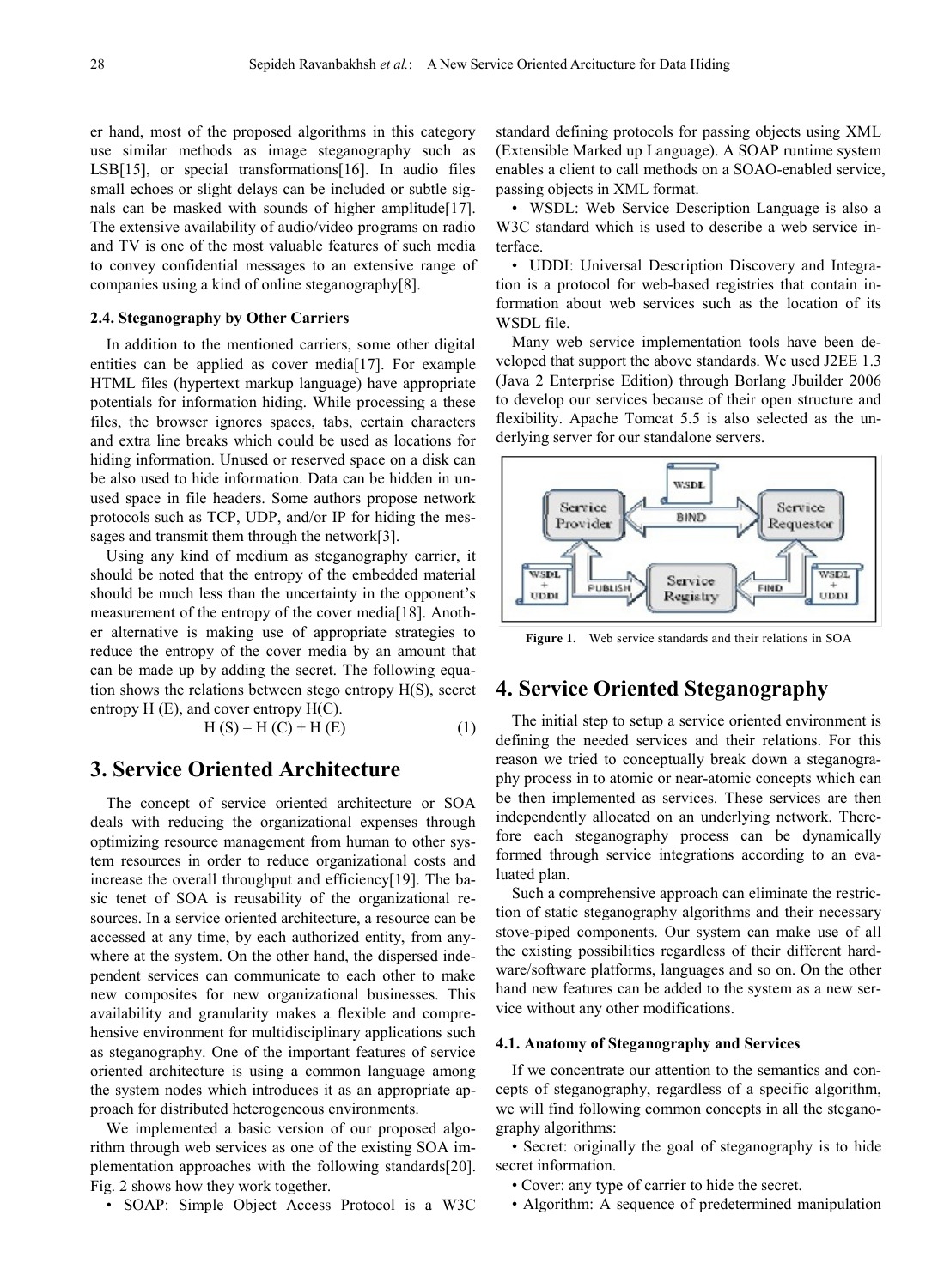to embed secret within the carrier.

According to the above concepts the system has two inputs which are a secret and a cover together with one output which is the generated stego. Since the traditional systems accomplish steganography according to a pre-assumed algorithm, various limitations are imposed into the system for selecting type of the cover medium or some of its detailed attributes. In the other words you cannot use every type of cover with that specific algorithm. On the other hand that specific algorithm is designed merely for a special class of secrets. The proposed strategy faced this problem by granularity and dynamic service composition. We implemented every required process as a service on the network, each are independently functioning and able to communicate to the other services, therefore a steganography process contains a sequence of service invocations. Some of these services include:

• Encryption Service: our SOA is working on a network and a complete steganography is accomplished as a result of several service interactions. Such a network is protected against the external and unauthorized accesses. To guarantee the internal security of the system we also use an encryption service to initially encrypt the secret

• Detection and Conversion Services: these services are responsible for required secret/cover encrypt the manipulations. According to the variety of types for secret and the cover, we also used four detection and conversion services for text, image, audio, and video formats (it is sometimes needed to convert a cover into another format or to change its quality for some steganography algorithms).

• Network Monitoring Service: these services monitor the network traffic and the related parameters. They are able to detect travelling formats, protocols and data packets and make use of them to improve the steganography mission. The conceived information of this service can be used to form much optimal algorithms. For example, if an appropriate cover is outgoing, this service can use it in a piggybacking process for embedding and transmitting the secret.

• Algorithm Evaluation Service: this is the pivot service of the system, while its decisions lead to the selection of the final steganography strategy. This service evaluates the attributes of secret and also negotiates with the network monitor and other related services to determine an optimal steganography solution.

• Cover Finder Service: this service is responsible for finding the appropriate covers according to the concept is evaluation service and selected algorithm. This service can make use of online covers or previously stored covers.

• Media Store Service: This service manages a media store which is storage for saving covers. It can update the storage media store with modified covers received from conversation services or import new qualified covers from the Internet.

• Steganography algorithm services: These services are responsible for the algorithmic manipulation of the steganography process. According to the monitoring results (prepared by monitoring service), evaluation queries (prepared by evaluation service), and the attribute of the secret message, the needed processes are accomplished through steganography algorithm service.

We diagrammed our proposed system using Architecture Description Language (ADL) to show how dispersed services connect to each other to accomplish the required operation. In this method, system entities are showed as blocks which are connected to each other through unidirectional connectors having a user role showed by square and/or server role showed by triangle. The number written on these shapes correspond to the defined service interfaces[21]. Fig.2 shows a general ADL for the proposed service oriented steganography. The following is a scenario which clearly describes how the system works.

#### **4.2. A Steganography Scenario**

In this section we are going to explain a steganography scenario and the manner in which services interact with each other to accomplish the task.

The scenario starts from the input block. It invokes encryption service through interface to encrypt the message. According to the open structure of the system, the encryption algorithm can be produced through any single algorithm, or even another encryption SOA as an outsourcing process. The cover medium may be presented by the user or may be selected by the cover finder. Suppose there is no input covers, a request query triggers the cover finder to find an appropriate cover. It invokes evaluation service for the required details about the needed cover medium. Evaluation service makes use of network monitor and steganography services to form a cover attribute query (which may contain information about size, type, resolution, entropy, etc.) for media store to retrieve (the media store may search this cover in media store, or load it from the network). On the other hand, steganography services use converter services in a parallel process to accomplish the needed modifications on the secret or the selected cover. The last station of the scenario process would be the steganography algorithm services which apply the final manipulations and embedding processes to export the results to the external network.

### **5. Advantages of the System**

Since the system is based on SOA and the concept is break down as independent (and sometimes general purpose) services, the overall reusability and flexibility would be quite high. On the other hand each of these services can be considered as an atomic service to an organization according to the open structure of such environments which is vital characteristic particularly in steganography, while some of the processes may be classified in certain organizations. In such a case a service may be invoked in a blind manner without knowing the internal manipulations from an external organization. On the other hand, such an open architecture can integrate with other service oriented struc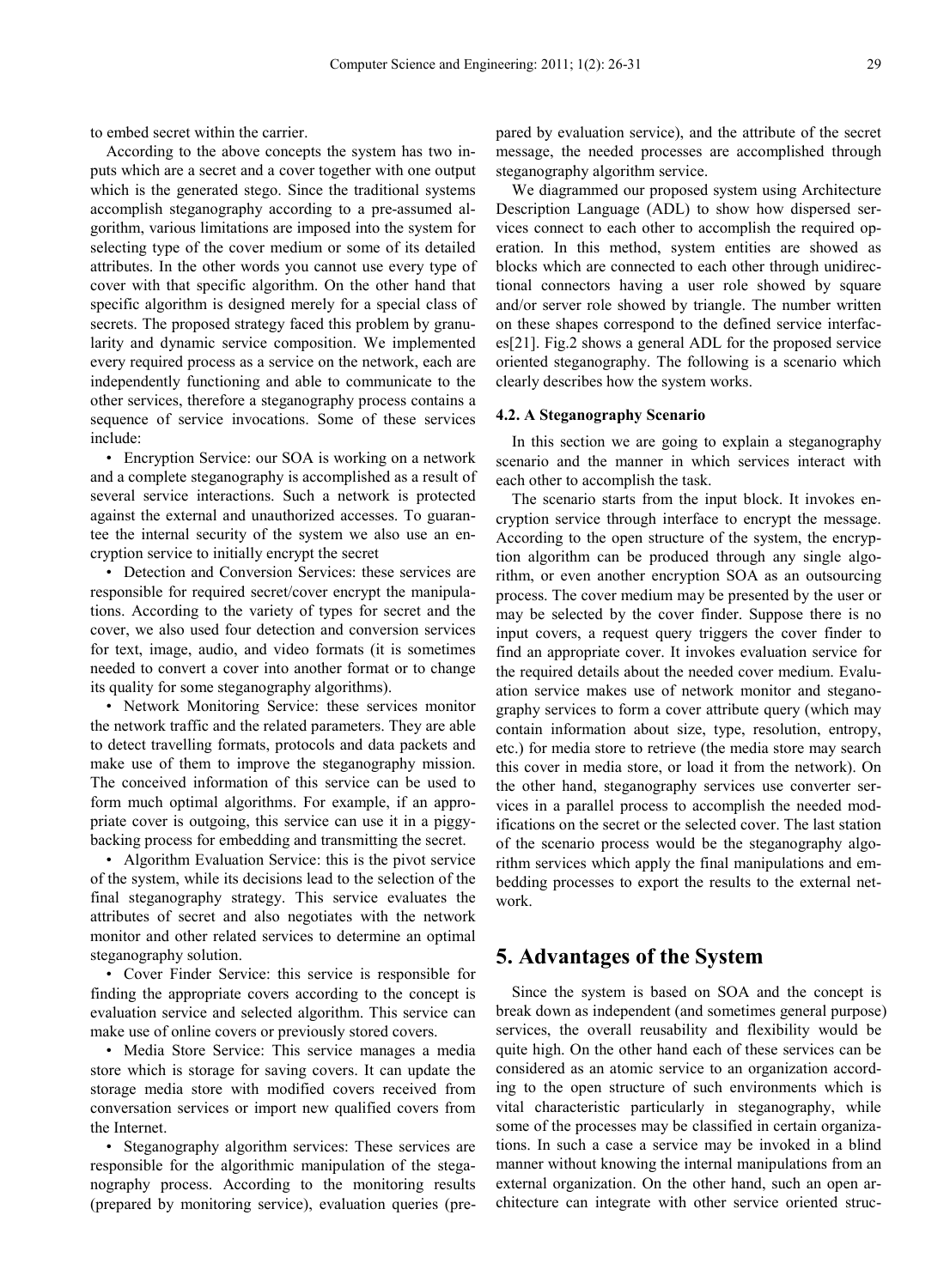tures for additional missions. For example the proposed steganography approach can be integrated with the service oriented multimedia system proposed in[19] to form a semantic sophisticated steganography environment. Another advantage of the system is its platform independency. Since services are communicating through common standards and all the request/responses are accomplished through XML, different platforms can collaborate to each other in a totally transparent environment, thus any types of clients from thin to thick clients can easily use the system. Implementation simplicity can be mentioned as another important advantage of the system because of the simple and available standards used in the implementation process.



**Figure 2.** General ADL for the proposed service oriented steganography

## **6. Conclusions**

In addition to a novel approach in steganography, the authors were trying to introduce a roadmap toward future granular and distributed service oriented systems even in such special applications. Such approaches can be quite appropriate particularly when special missions are supposed to be accomplished on NGN like (next generation network) environments with different kinds of clients and servers[22] such as NCW (network centric warfare) related systems or modern enterprise applications[23]. It goes without saying that SOA has great potential to face the traditional system challenges such as complexity, management and cost. The presented steganography system faces these challenges according to distributed reusable and independent services and their dynamic integration. Our future work will focus on intelligent and cognitive service composition strategies to have a more robust and reconfigurable framework.

### **REFERENCES**

- [1] D. Alberts, R. Hayes, "Power to the edge: com mand and control in the information age," Command and control Res. Prog. , 2003
- [2] M. E. Steenstrup, Routing in Communication Networks, Prentice- Hall, 1st edition, 1995
- [3] M. M. Amin, M. Salleh, S. Ibrahim, M. R. Katmin, M. Z. I.

Shamsuddin, "Information Hiding using Steganography," Proc. 4th National Conf. on Telecommunication Technology, shah Alam, Malaysia, Jan. 2003, pp. 21-25

- [4] H. J. Beker, F. C. Piper, "Communication Security. A Survey of Cryptography," IEE Pro., Communications, Radar, and Signal Processing, vol. 129, no. 6, pp. 357-376, Aug. 1982, doi: 10.1049/ip-f-1:19820057
- [5] N. Provos, P. Honeyman, "Hide and Seek: An Introduction to Steganography," IEEE Security ans Privacy Journal, pp. 32-44, May-June 2003, doi: 10.1109/MSECP.2003.1203220
- [6] B. Chen, G. Wornell, "Quantization Index Modulation: A Class of Provabily Good Methods for Digital Watermarking and Information Embedding," IEEE Transactions on Information Theory, vol. 47, no. 4, pp. 563-593, Mar. 2003, doi: 10 . 110 9 /18 .923725
- [7] G. Mastronardi, M. Castellano, F. Marino, "Steganography Effects in Various Formats of Images. A Preliminary Study," Proc. Intr. Workshop on Intelligent Data Acquisition and Advanced Computing Systems: Technology and Applications, July 2001, pp. 116-119, doi: 10.1109/IDAACS.2001.941993
- [8] M. Shirali -Shahreza, "A New Method for Real-Time Steganography," Proc. 8th Int. Con. Signal Processing, vol. 4, 2006, pp. 16-20, doi: 10.1109/ICOSP.2006.345954
- [9] M. Shirali-Shahreza, M. H. Shirali-Shahreza, "Text Steganography in SMS," Proc. Int. Conf. Convergence Information Technology (ICCIT 07), Gyeongju, Korea, Nov. 2007, pp. 2260-2265, doi: 10.1109/ICCIT.2007.100
- [10] D. Artz, "Digital Steganography: Hiding Data within Data" IEEE Internet Computing, vol. 5, no. 3, May 2001, pp. 75-80, doi: 10.1109/4236.935180
- [11] P. Lalbakhsh, "Guide to Heaven", Available online at: http://www.poetry.com/dotnet/P8152861/999/1/display.aspx
- [12] M. Shirali-Shahreza, "Stealth Steganography in SMS," Proc. 3rd IEEE and IFIP International Conference on Wireless and Optical Communications Networks (WOCN 06), Banglore, India, April 2006, doi: 10.1109/WOCN.2006.1666572
- [13] M. Shirali-Shahreza, "Steganography in MMS," Proc. Int. Multitopic conf., Lahore, Pakistan, Dec. 2007, pp. 1-4, doi: 10.1109/INMIC.2007.4557698
- [14] B. Liu, F. Liu, C. Yang, Y. Sun, "Secure Steganography in Compressed Video Bitstreams," Proc. 3rd International Conf. on Availability, Reliability and Security, IEEE Press, 2008, pp. 1382-1387, doi:10.1109/ARES.2008.140
- [15] M. Pooyan, A. Delforouzi, "LSB-based Audio Steganography Method Based on Lifting Wavelet Transform," Proc. IEEE International Symp. On Signal Processing and Information Technology, 2007, pp. 600-603, doi: 10.1109/ISSPIT.2007.4458198
- [16] P. Bao, X. Ma, "MP3-Resistant Music Steganography based on Dynamic Range Transform," Proc. IEEE Int. Symp. Intelligent Signal Processing and Communication Systems, 2004, pp. 266-271, doi: 10.1109/ISPACS.2004.1439057
- [17] K. Bailey, K. Curran, "An Evaluation of Image based Steganography Methods Using Visual Inspection and Automated Detection Techniques," Multimedia Tools and Applications, vol. 30, no. 1, 2006, pp. 55-88, doi: 10.1007/ s11042-006-0008-4